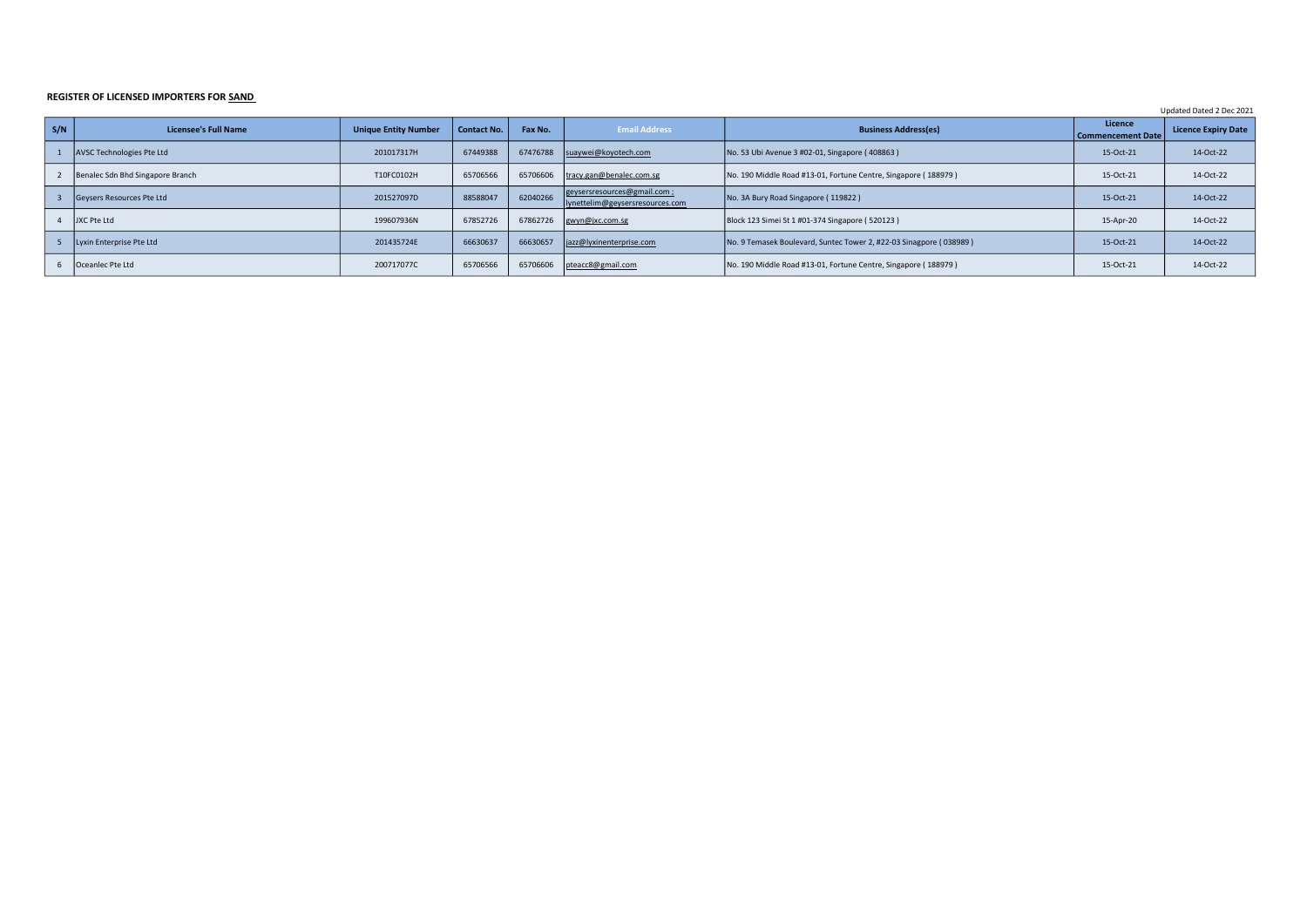## REGISTER OF LICENSED IMPORTERS FOR GRANITE

Updated Dated 2 Dec 2021

| S/N | <b>Licensee's Full Name</b>                     | <b>Unique Entity Number</b> | <b>Contact No.</b>   | Fax No.  | <b>Email Address</b>                                       | <b>Business Address(es)</b>                                                            | Licence   | Opuated Dated 2 Dec 2021<br><b>Licence Expiry Date</b> |
|-----|-------------------------------------------------|-----------------------------|----------------------|----------|------------------------------------------------------------|----------------------------------------------------------------------------------------|-----------|--------------------------------------------------------|
|     | Hap Seng Building Materials Marketing Pte Ltd   | 200817356M                  | 68984093             | 68624418 | simsy@hapseng.com                                          | No. 105 Eunos Avenue 3 #06-00, Singapore (409836)                                      | 15-Oct-21 | 14-Oct-22                                              |
|     | Huationg Contractor Pte Ltd                     | 198304322E                  | 63665005             | 63681391 | patrick.ng@huationg.com.sg /<br>karen.kong@huationg.com.sg | No. 9 Benoi Crescent, Singapore (629972)                                               | 15-Oct-21 | 14-Oct-22                                              |
|     | Infinite Prosperity Pte Ltd                     | 200816749N                  | 63689452             | 62691545 | helen.lee@samwoh.com.sg                                    | No 25E Sungei Kadut Street 1 Singapore (729333)                                        | 15-Oct-21 | 14-Oct-22                                              |
|     | Kwang Fong Enterprises Pte Ltd                  | 199907501N                  | 64661022             | 64635088 | kwangfongent@gmail.com<br>tanlh8868@gmail.com              | No. 170 Upper Bukit Timah Road, #09-01 Bukit Timah Shopping Centre, Singapore (588179) | 15-Oct-21 | 14-Oct-22                                              |
|     | Ley Choon Constructions and Engineering Pte Ltd | 199004441H                  | 67570900             | 67570100 | siewkuan@leychoon.com                                      | No. 3 Sungei Kadut Drive, Singapore (729556)                                           | 15-Oct-21 | 14-Oct-22                                              |
|     | LJ Enterprize Pte Ltd                           | 200901714E                  | 64661022             | 64635088 | kwangfongent@gmail.com<br>tanlh8868@gmail.com              | No. 170 Upper Bukit Timah Road, #09-01 Bukit Timah Shopping Centre, Singapore (588179) | 15-Oct-21 | 14-Oct-22                                              |
|     | Ong Chwee Ling (Private) Limited                | 197101323N                  | 62691621             | 63679372 | ong chweeling@singnet.com.sg                               | No. 136 Woodlands Industrial Park E5, Singapore (757855)                               | 15-Oct-21 | 14-Oct-22                                              |
|     | Poly Resources Pte Ltd                          | 199002315G                  | 63774469             | 63774459 | chlee@polyresources.net /<br>enquiry@polyresources.net     | No. 7 Jalan Kilang #03-01, Singapore (159407)                                          | 15-Oct-21 | 14-Oct-22                                              |
| 9   | Samwoh Resources Pte Ltd                        | 199105225W                  | 63689452             | 62691545 | helen.lee@samwoh.com.sg                                    | No. 25E Sungei Kadut Street 1, Singapore (729333)                                      | 15-Oct-21 | 14-Oct-22                                              |
| 10  | Sin Lian Material Pte Ltd                       | 201105580D                  | 65330330             | 65352293 | mgmt@slgroup.com.my                                        | No 531 Upper Cross Street #03-53 Hong Lim Complex, Singapore (050531)                  | 15-Oct-21 | 14-Oct-22                                              |
| 11  | Sin Song Kee                                    | 31775800D                   | 63002152<br>64926358 | 63002152 | sinsongkee@gmail.com                                       | No. 2 Hillview Rise The Hillier #10-06, Singapore (667978)                             | 15-Oct-21 | 14-Oct-22                                              |
| 12  | <b>FG Global Resources Pte Ltd</b>              | 200402632M                  | 62933310             | 62933360 | kenneth@padimasgroup.com /<br>junxiang@padimasgroup.com    | No. 200 Jalan Sultan Textile Centre #03-08, Singapore (199018)                         | 15-Oct-21 | 14-Oct-22                                              |
| 13  | YTL Cement Marketing Singapore Pte Ltd          | 200802317M                  | 62761381             | 62761328 | winslaw@ytlcement.com.sg                                   | No. 58 Pulau Damar Laut, Singapore (618297)                                            | 15-Oct-21 | 14-Oct-22                                              |